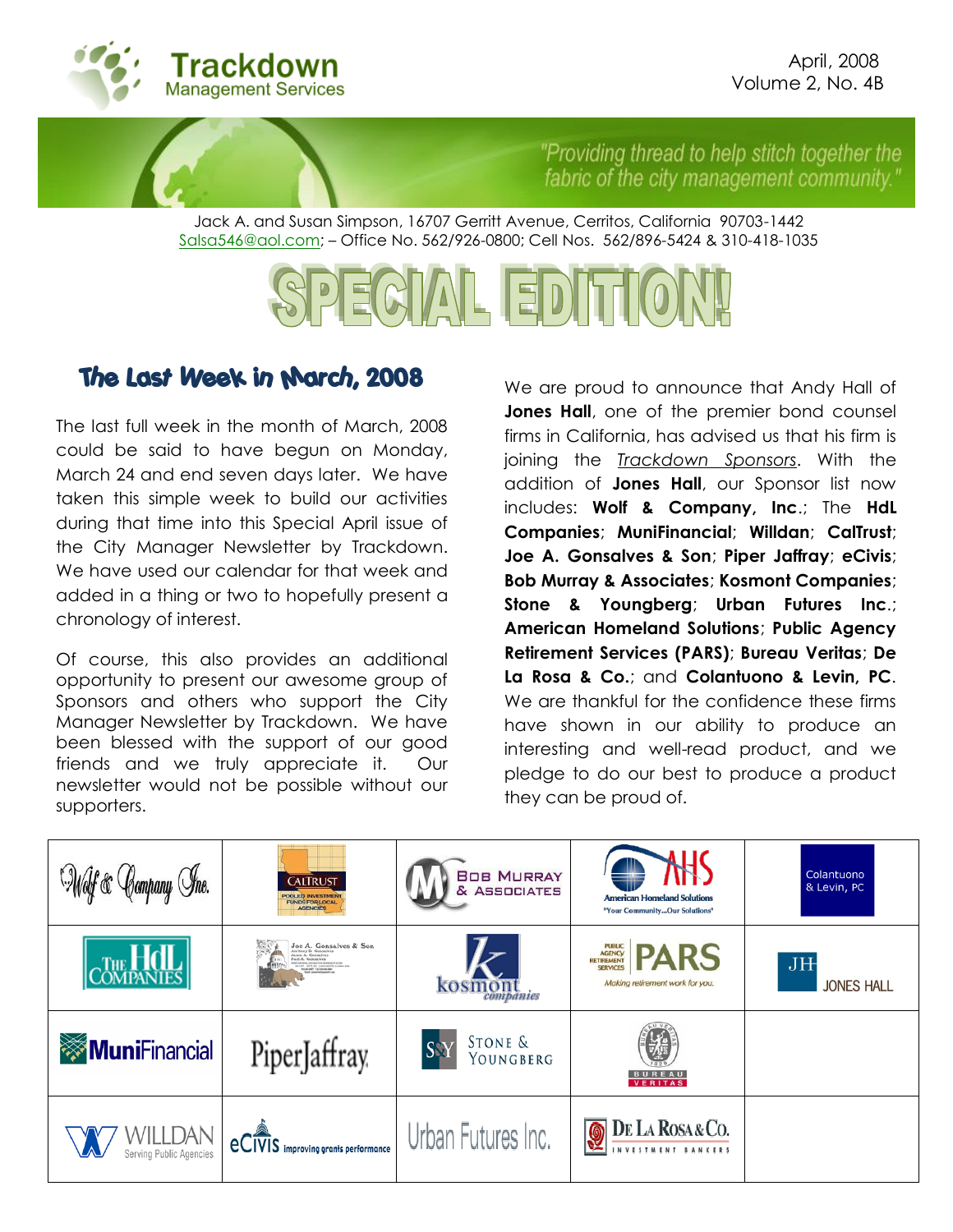We make this same assurance to our two contributors Kinsell Newcomb & De Dios and The Mercer Group, in addition to each of the individuals who has added their name to the roster of the Trackdown Posse: **Gregory Korduner**, **Howard Chambers**, **Mike Egan**, **Ernie Garcia**, **Joe Tanner**, **Bob Gutierrez**, **Dave Carmany**, **Maria Dadian**, **Linda Lowry**, **Ken Bayless**, **Jeff Stewart**, **Kevin O'Rourke**, **Tom Odom**, **George Rodericks**, **June Catalano**, **Nelson Oliva**, **Richard Ramirez**, **Vern Lawson**, **Fred Diaz**, **Fran Delach**, **Bill Kelly**, and **Chris Kelly**. We sincerely appreciate the support.



Making retirement work for you. <http://www.parsinfo.org/>

### **Trackdown Posse**

We are pleased to acknowledge the Trackdown Management Services Posse, a group of individuals who support our City Manager Newsletter. Thank you to each of you for the support: **Gregory Korduner**, Huntington Park **Howard Chambers**, Lakewood **Mike Egan**, Bellflower **Ernie Garcia**, Norwalk **Joe Tanner**, Vallejo **Bob Gutierrez**, Moreno Valley **Dave Carmany**, Seal Beach **Maria Dadian,** Artesia **Linda Lowry**, Pomona **Ken Bayless**, Greater L.A. Vector Control District **Jeff Stewart**, El Segundo **Kevin O'Rourke**, **Fairfield** (Retired) **Tom Odom**, Lomita **George Rodericks**, Belvedere **June Catalano**, Pleasant Hill **Nelson Oliva**, Hercules **Richard Ramirez**, American Canyon **Vern Lawson**, Lancaster **Fred Diaz**, Fremont **Fran Delach**, Azusa **Bill Kelly**, Urban Futures, Inc. **Chris Kelly**, Chino Hills **Don Penman**, Arcadia **Jason Gonsalves**, Joe A. Gonsalves & Son **Anthony Gonsalves**, Joe A. Gonsalves & Son Please let us know if you would like to join this distinguished group and we will send you an official Statement for processing.

**American Homeland Solutions** "Your Community...Our Solutions" <http://www.americanhomelandsolutions.com/>

**Monday, March 24:** It was the day after Easter, 2008; Easter Monday. U. S. Vice President Dick Cheney was in the Middle East. Heavy rains caused major flooding across parts of the Midwest leaving homes and businesses under water here and there across the region where flood-weary residents of Missouri, Arkansas and Ohio tried to save their homes. It was reported that anti-war protesters took their fight to Easter Sunday Services as American fatalities in Iraq topped 4,000. A Coast Guard cutter and two helicopters continued their search for the last missing crew member of the sunken fishing vessel Alaska Ranger of Unalaska.

It was our good fortune that day to have a luncheon meeting appointment with **David Carmany**, City Manager in the City of Seal Beach. Dave brought along his Assistant City Manager **June Yotsuya** and Community Development Director **Lee Whittenberg**. June is the recently appointed new City Manager in the City of Monterey Park, and Lee is closing out some 18-years in Seal Beach following a similar tenure in Bellflower. He is considering retirement. It would be a shame for the public sector to lose such a skilled and seasoned professional.

**Evelyn and Anthony Gonsalves at a municipal government function. Anthony, of Joe A. Gonsalves & Son, is recognized as one of the finest lobbyists in Sacramento. He is a member of the California City Management Foundation Board of Trustees.**

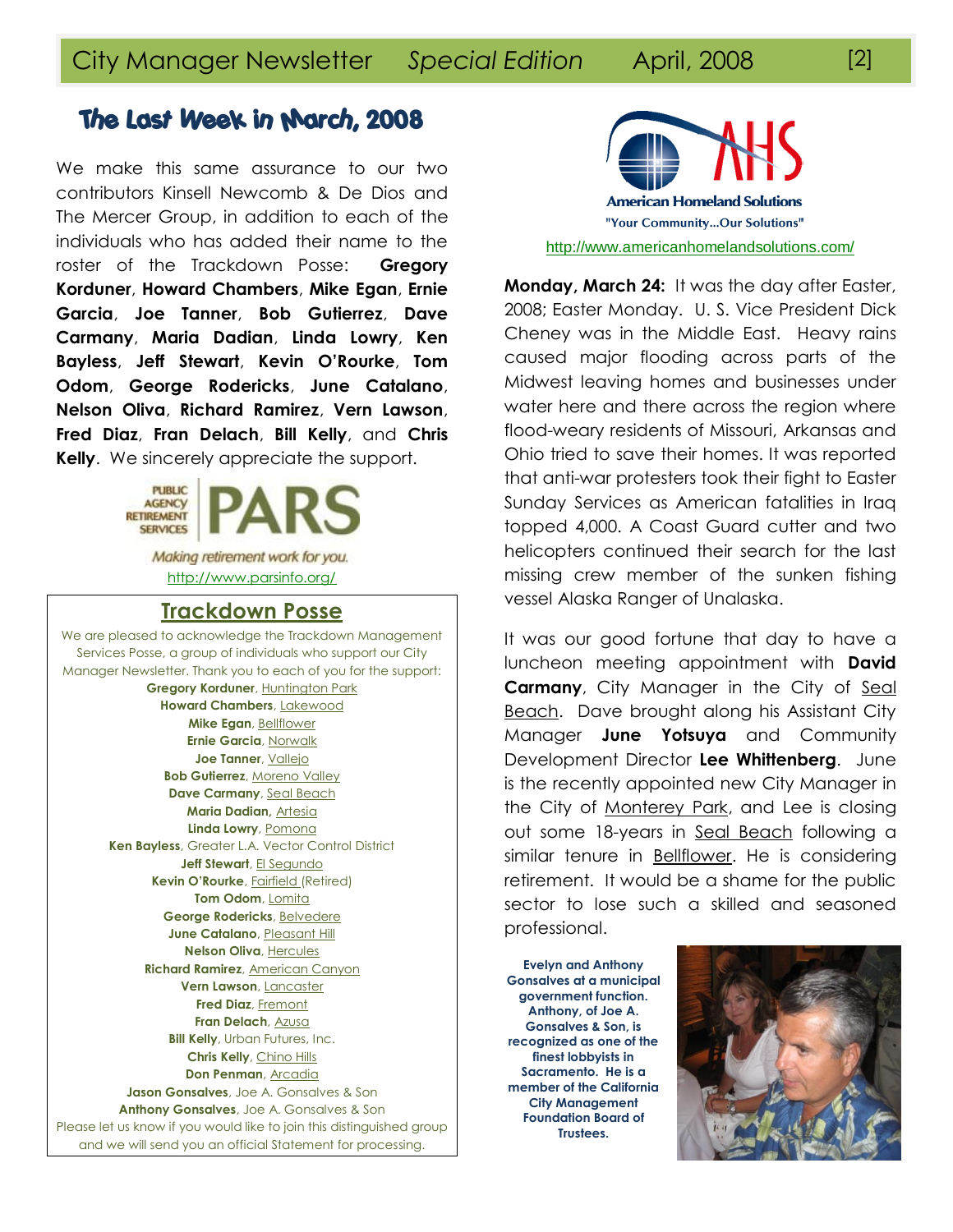Seal Beach is David's fourth city manager post. He has earned a fine reputation as a seasoned professional. Dave began his public service career in 1978 as an Administrative Assistant in Lancaster. As I remember it, he was working for former City Manager **Vern Lawson**, who is the current Lancaster RDA Executive Director. In 1980 David took another Administrative Assistant position in Grand Terrace, and in 1981 he was appointed Assistant City Manager in Alhambra. He got his first City Manager post in 1987 in Agoura Hills where he served for about six years. In 1993 David moved to the Malibu City Manager position. He made his move to Northern California in 1997 when he accepted the Pacifica City Manager job. In 2004 he tried something new by going to work for *Public Agency Retirement Services* (PARS) as a Regional Manager. Though he found working for PARS rewarding, he returned to municipal management in June, 2007 as the City Manager in Seal Beach.



Following lunch Dave and I walked down Main Street to the Seal Beach Pier. Being Spring Break for some in the Southland, the beach had a good number of visitors. People come to Seal Beach for the sunshine, the ocean breeze and to enjoy the surf. **Phillip Stanton** is known as the "Father of Seal Beach." He was a State Assembly Member from Los Angeles, and it was his vision to turn the Seal Beach area into a famous coastline vacation resort. Seal Beach became the community"s official name when it incorporated in October, 1915.



### **Two of California's top city managers, Wade McKinney and Glenn Southard. Both are CCMF Board Members.**

On this Monday afternoon (March 24) Main Street, Seal Beach was bustling with shoppers and pedestrian traffic. The pier had a good number of visitors and the beach was wellpopulated with a sun-loving throng playing on the sand and in the surf and sunning themselves. Perhaps **Phillip Stanton** assessed the area correctly. Though not the resort community he must have anticipated, it is a wonderful family values residential community with an outstanding beach front for inland visitors to enjoy.



BeachCalifornia.com says of Seal Beach that of the Orange County beaches it "…offers the best blend of shopping and beach-ing that you"ll find." They say, "If you"re looking for a family friendly beach to visit, vacation, to shop, enjoy a beach, dine, watch a classic movie, fish on the pier, kite surf and just hang out, by all means go to Seal Beach." Seal Beach extends to the mouth of Alamitos Bay, which provides access for boats entering the ocean from Huntington Harbor.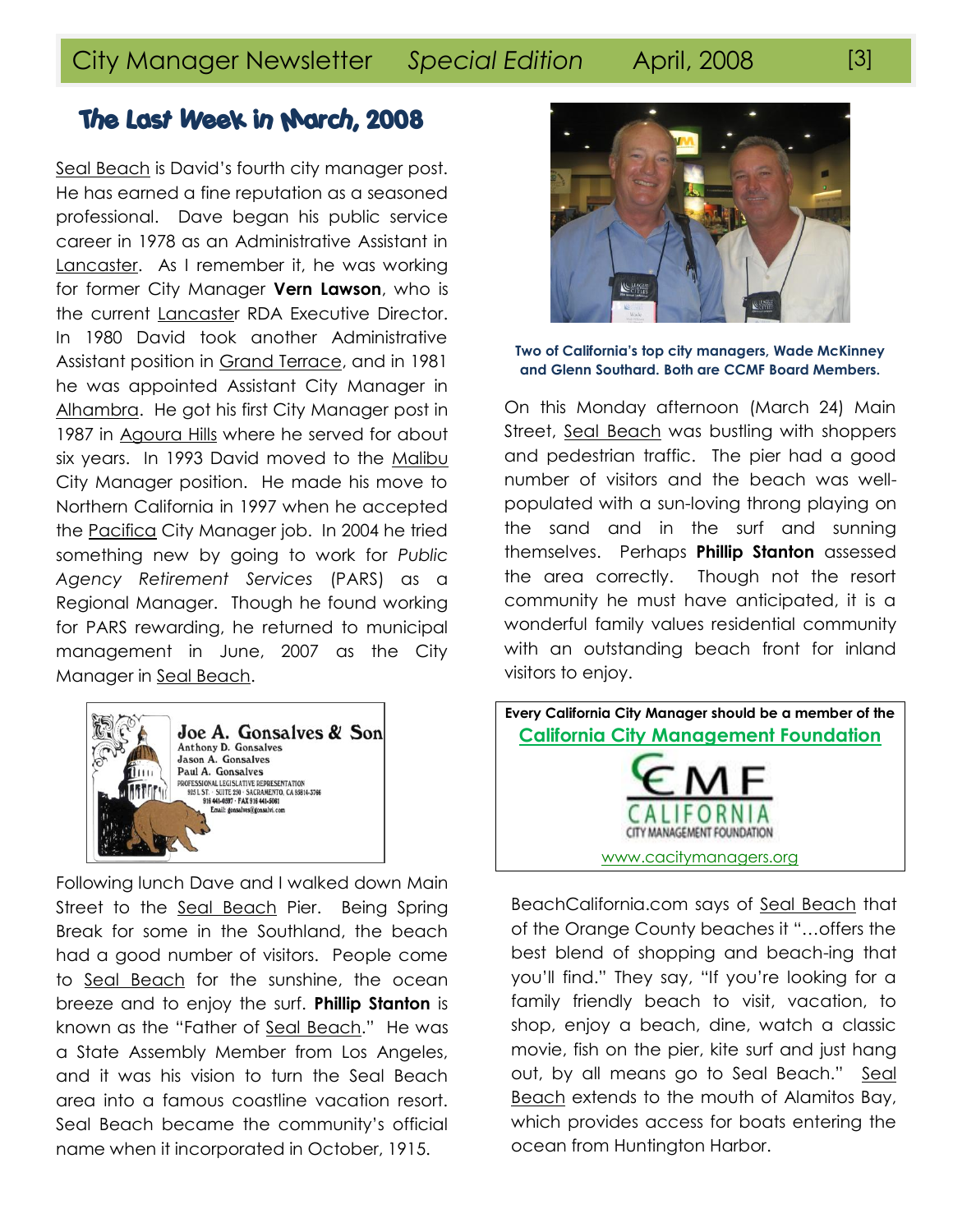# City Manager Newsletter *Special Edition* April, 2008 [4]



**Casey and Samantha Simpson Parasail in Maui, 2006.**

## The Last Week in March, 2008

Monday, March 24 was a great day for us largely due to our enjoyable visit to Seal Beach. Though she is leaving for the top job in Monterey Park, it must not be easy for **June Yotsuya** to leave behind the awesome working environment in Seal Beach. It is easy to see that **David Carmany** likes the beach. He previously served at the water"s edge in Malibu and Pacifica and is enjoying his time in Seal Beach.

**Wednesday, March 26, 2008:** The 2008 CRA Annual Conference & EXPO, was held March 26-28 at the Disneyland Hotel & Convention Center in Anaheim. The "Celebrating the Magic of Redevelopment" Awards Program was scheduled for the opening day luncheon in the Grand Ballroom. It attracted an impressive attendance too, including most of the Founders of the group. Executive Director **John Shirey**, who has taken the CRA to the next level, acknowledged the Founders during the program.

Those responsible for originally organizing the CRA include: **Leonard Eliot**, **Richard Goblirsch**, **Claude Klug**, **Gaylord Knapp**, **Lloyd de Llamas**, **Allen Parker**, **Roy Pederson**, **Jack A. Simpson**, **Lou Shepard**, **Frank G. Tripepi** and **Richard Powers**.



### <http://www.kosmont.com/>

**John Shirey** noted the March 8, 2008 passing of Founder and former Cerritos & Lake Forest City Manager **Gaylord F. Knapp**. Gaylord succumbed to the ravages of Huntington's disease after a long and valiant battle with the genetic malady. John noted that a "*Celebration of the Life of Gaylord F. Knapp*" was planned at the Cerritos Center for the Performing Arts on Saturday, March 29.

CRA President **Lisa Stipkovich**, Executive Director of the Anaheim Redevelopment Agency, and Executive Director **John Shirey** opened the conference at a 10 a.m. The Opening Day Keynote Speaker was **Joe Van Belleghem** of Windmill Development Group of Vancouver, B.C., Canada. He addressed those assembled about "Triple Green Development"...green environmentally, economically, and socially.



**Frank G. Tripepi, Richard Powers, Allen Parker and Roy Pederson; four of the CRA Founders gathered prior to the March 26, 2008 luncheon at the Disneyland Hotel:** *"Celebrating the Magic of Redevelopment"* **Awards Program. Other Founders in attendance included: Claude Klug, Lloyd de Llamas, and Jack A. Simpson.**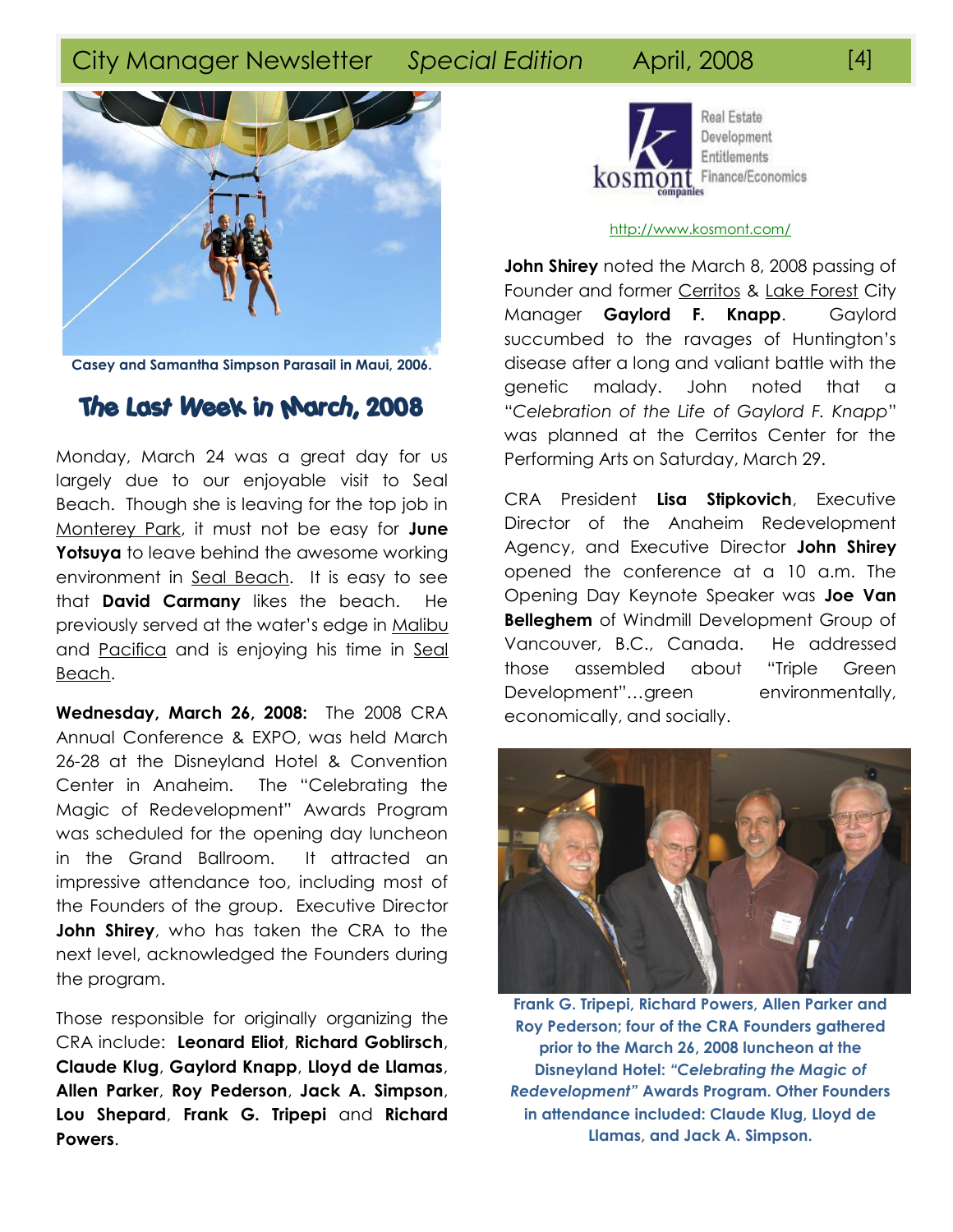### **Women Leading Government (WLG) An Initiative of the Cal-ICMA Coaching Program**

**Organized by women public managers, WLG is designed to assist female managers in their career development. Please check out the WLG website:**

**[http://www.womenleadinggovernment.org](http://www.womenleadinggovernment.org/)**/

# The Last Week in March, 2008

The California Redevelopment Association Awards of Excellence Program annually gives recognition to outstanding redevelopment projects and programs that have resulted in building better communities. The 2008 awards went to San Diego (two awards), Union City, San Francisco, Pasadena, Alameda, Redwood City, Marina and Brea.

CRA"s Fellowship program was established in the name of former CRA Executive Director William Carlson to encourage young people to enter the field of redevelopment. The 2008 winners include: **Erika Martin**, **Frederick A. Steinmann**, and **Pear Utrapiromsuk**. Erika is a graduate student at **USC**, and is currently an Administrative Intern for the Long Beach Redevelopment Agency. Frederick is a doctoral student at **USC**, and currently works part-time for David Paul Rosen & Associates. Pear is also a graduate student at **USC**, and is currently an intern for the Long Beach Redevelopment Agency.

**"I've been in many of them and to some extent I would have to say this: If you've seen one city slum you've seen them all." –Spiro T. Agnew**



<http://www.wolfhousing.com/>



[www.muni.com](http://www.muni.com/)



**Daughter Samantha and Grandson Tyler Pouncéy test the transportation system Disneyland-style**

This year the CRA presented four "*Lifetime Achievement in Redevelopment Awards*." The recipients, all most worthy of this awesome recognition, include: Attorney **Joseph E. Coomes**, the late Attorney **Eugene "Gene"**  Jacobs, Jr., Los Angeles & San Francisco redevelopment executive **Edward Helfeld**, and **Frank M. Taylor** of the San Jose Redevelopment Agency.



### <http://www.styo.com/>

Among the many excellent Wednesday afternoon Concurrent Session there was a session on "Agency Program for Recovery from Sub-prime Loan Debacle," moderated by CRA Executive Director **John Shirey**. It included presentations by **Jim Kennedy** of Contra Costa County, **Morris Newman** of the California Planning & Development Report, CRA President **Lisa Stipkokvich** of the Anaheim CRA, and our long-time friend **Scott Sollers** of *Stone & Youngberg LLC*.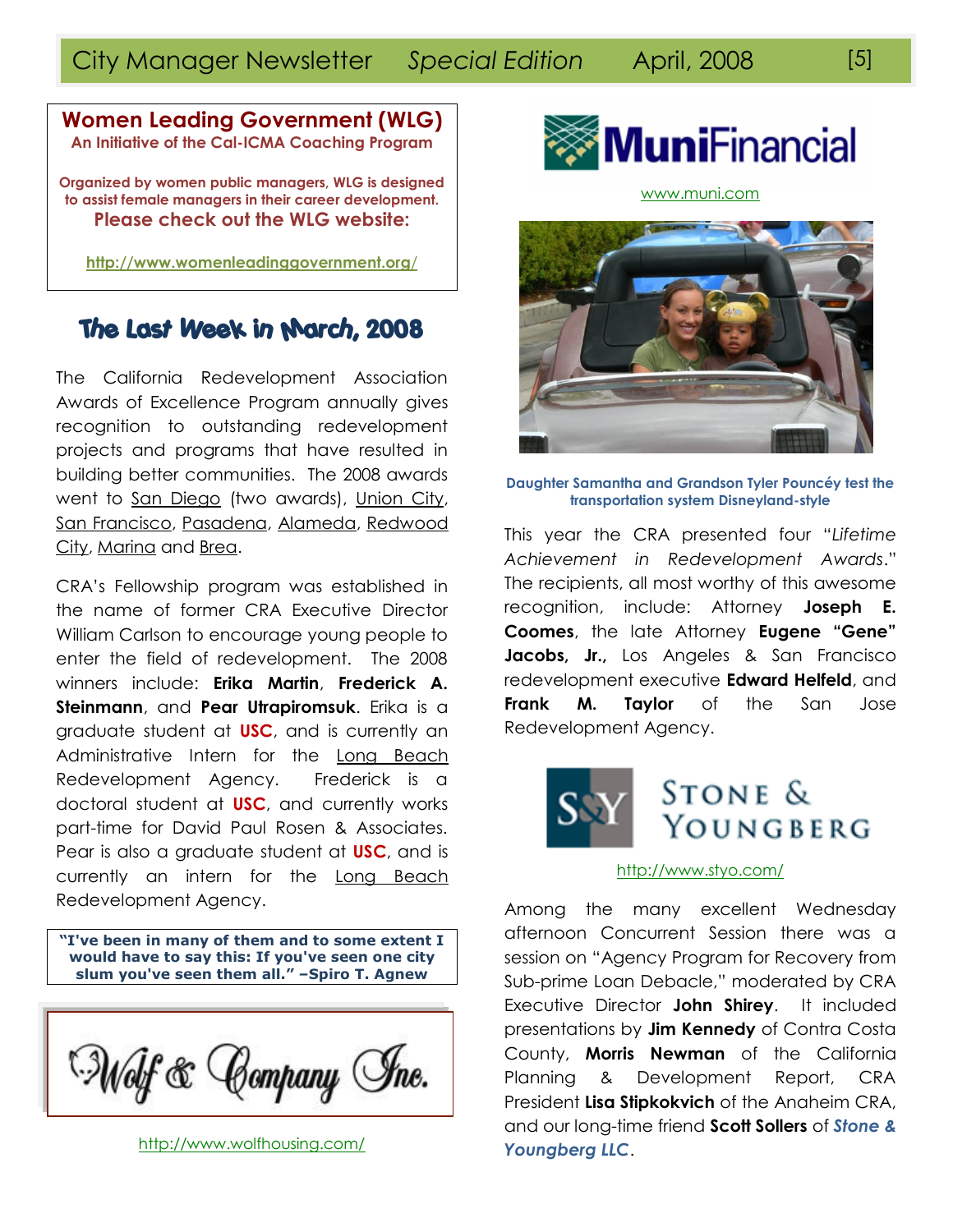**Thursday, March 27**: Among the Thursday morning, March 27 Concurrent Session was a presentation on "*Maximizing the Financial Benefits of the Silver Years of Your Redevelopment Program*." Good friend and fellow CCMF Board Member **Mark Curran** of *Piper Jaffray* was the moderator. The presenters were **Eugene Clark-Herrera** of Orrick, Herrington & Sutcliffe, and **Bradley Ward** the Finance Director of San Pablo.



[http://www.piperjaffray.com](http://www.piperjaffray.com/)

At 11:30 a.m. on Thursday, thanks to the invitation of **Sam Olivito**, I attended the *California Contract Cities Association* City Managers" Committee meeting at the Monterey Hill Restaurant in Monterey Park. The three topics discussed included: the MTA Congestion Mitigation Fee Feasibility Study; Property Tax Administration Fees; and the Sheriff Department"s contract service use of the Liability Trust Fund for liabilities resultant from Deputy"s criminal behavior. Artesia City Manager **Maria Dadian** is the Committee Chair and presided at the meeting.

It was my honor to have the opportunity to be seated at a table with Pomona City Manager **Linda Lowry** and two of the Pomona staff, Covina City Manager **Paul Philips**, Huntington Park City Manager **Gregory Korduner** and the La Mirada Assistant to the City Manager/City Clerk **Anne Haraksin**.





### [www.CLLAW.US](http://www.cllaw.us/)

**Michael G. Colantuono** of *Colantuono & Levin, PC* explained the advice he is giving **cities interested in recovering the excess charges counties are charging for property tax administration.** Cities can estimate what is at stake by comparing their property tax administration fees for 2005-06 to those of 2006- 07, with most of the substantial increase attributable to the excess charges on the "triple-flip" property tax dollars. Those interested in the issue may call Michael at 213- 533-4155. There appears to be a significant amount of money at stake. A large Bay Area City estimates ist stake at \$1 million per year, and a small inland general law city with a \$12 million general fund estimates its state at \$30,000 per year.

**"Money talks...but all mine ever says is good-bye."**

-Anonymous



**Granddaughters Jessie and Jamie Hearther**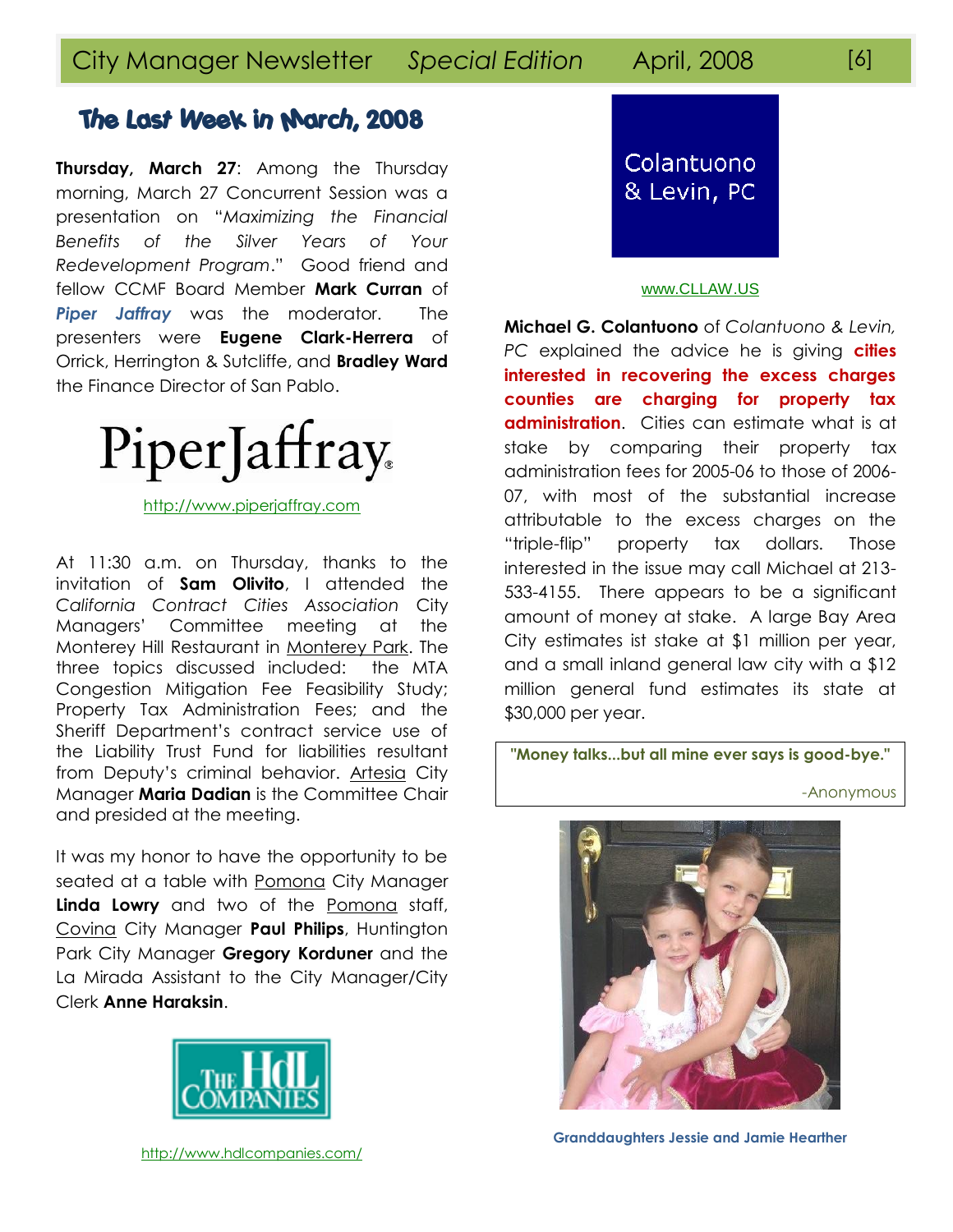Returning to Anaheim for the 2:00 – 5:00 p.m. CRA EXPO was well worth it. About 90 exhibitors crowded the South Exhibit Hall, and the conference attendees gathered in earnest. We entered the hall with Indio City Manager **Glenn Southard**, another CCMF Board colleague, and we waded into the crowd. **Eric Scriven** manned the *De La Rosa & Co.* exhibit booth just inside the entrance to the EXPO, a great location.



### <http://www.ejdelarosa.com/>

We chatted in the aisles with many friends and former colleagues. Most agree that CRA Executive Director **John Shirey** has done an amazing job of taking CRA to the next level. It was good seeing **Roy Stephenson** of *Bureau Veritas* in the Hall. Roy has brought retired Pomona City Manager **Doug Dunlap** to his company, and is taking positive steps to improve service delivery, which is already at a very high level.



### [www.us.bureauveritas.com](http://www.us.bureauveritas.com/)

*MuniFinancial*"s President & CEO, retired City Manager, **Frank G. Tripepi**, a CRA Founder, was there. It was so crowded that I used my cell phone to contact him, and then he talked me in to where he was sipping a Diet Coke and talking to **Scott Sollers** of *Stone & Youngberg*. Manteca Deputy City Manager **John Nowak** passed by as we were there.



**Trackdown Management's Jack Simpson, a CRA Founder, pictured with Bob Hornaday of Keenan & Associates.**

# Jrban Futures Inc. <http://www.urbanfuturesinc.com/>

Former City Manager **Jason Caudle**, these days of *Kinsell, Newcomb & De Dios, Inc.,* talked to folks from his company"s booth, and says he is enjoying his experience working in the investment banking industry. *The Willdan Group of Companies* booth found one of the company"s outstanding Northern California community development and planning consultants **Cindy Schaer** doing the greeting along with **Francesca Fuentes** of their marketing staff.



### [www.willdan.com](http://www.willdan.com/)

Visiting the *Piper Jaffray* exhibit booth we had the opportunity to visit with **Mark Curran**. Mark has a fine reputation as an investment banker who understands municipal government. Mark is the Treasurer of the California City Management Foundation, and remains active in addressing public management issues.

**"A real friend is one who walks in when the rest of the world walks out." -**Anonymous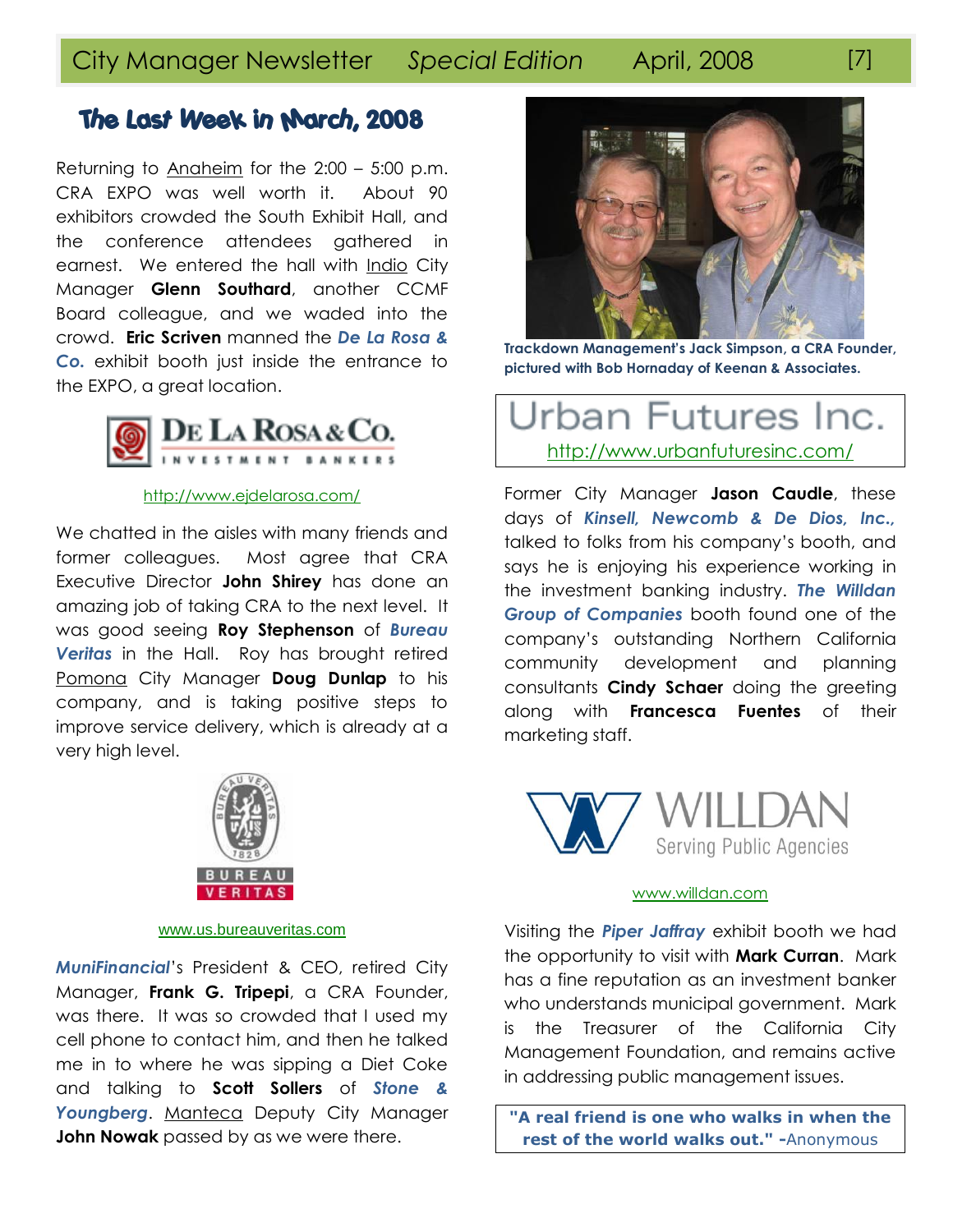We caught up with **Wesley Wolf** of *Wolf & Company, Inc.* and **Marshall Linn** of Urban Futures in the EXPO aisle ways. **Larry Kosmont**, a happy new father, of the *Kosmont Companies* was there. The CRA Conference has become "*the*" place to be for those who practice and invest in redevelopment in California.

Thank you to **Roy Stephenson** and **Doug Dunlap** of *Bureau Veritas* for the dinner invitation Thursday evening. It was a very nice occasion at the new Morton"s Steakhouse in Anaheim. We were able to relax with some old friends and meet a couple new friends too. It was my pleasure to meet for the first time **John Solarczyk**, Managing Director, for *Chilton & Associates, Inc.* that evening.



### <http://www.bobmurrayassoc.com/>

**Saturday, March 29, 2008**: Susan and I arrived at the Cerritos Center for the Performing Arts at about 9:20 a.m. and a crowd had already gathered for the 10 o"clock Memorial Service for former City Manager **Gaylord F. Knapp**. As more and more people pushed their way into the large Sierra Room, the staff had to put out more chairs as the slide presentation showed pictures of Gaylord working, playing and interaction with his many friends and colleagues. It was a very fitting tribute: "A Celebration of the Life of **Gaylord F. Knapp**".



[http://www.ecivis.com](http://www.ecivis.com/)

"*Gaylord's gathering*" was a reunion of sorts for many who came to admire him and his awesome intellect over the course of his career. Huntington"s Disease, a genetic ailment without cure, finally caught up to this brilliant man.

Los Angeles County Supervisor **Don Knabe**, a former member of the Cerritos City Council, openned the "Celebration" with "Prayer & Scripture." Gaylord"s daughter **Lisa Knapp** made the first presentation, a most difficult task at best. She and her brother **Scott Knapp** must have had Gaylord looking down on them with pride as they addressed the crowd who had come to honor their father.

Others who spoke included: **Christi Hamilton**, **Kelly Inouye**, former Cerritos Mayor **Barry Rabbitt**, Chino Hills City Manager **Doug La Belle**, Gaylord"s best friend and former Cerritos Mayor **Dennis Bradshaw**, and Cerritos City Manager **Art Gallucci**. From the floor, comments were made by former Cerritos Assistant City Manager **Steve Thatcher**, former Cerritos Mayor **Alex Beanum**, and one of Gaylord"s long-time school friends had the audience laughing at Gaylord"s school boy pranks, high jinks and tomfoolery. Gaylord had a good sense of humor.

By no stretch do we have a complete list, but here is a sampling of those who attended: Lakewood Council Member **Larry VanNostran**; current & former Cerritos Council Members included: Mayor **Jim Edwards**, **Laura Lee**, **Bruce Barrows**, **Sherman** & **Gloria Kappe**, **Alex Beanum**, **Bob Hughlett**, **Barry Rabbitt**, **Diana Needham**, **Grace Hu**, **Dennis Bradshaw**, **John Crawley**, **Paul W. Bowlen**, and **Don Knabe**, who, of course, is the County Supervisor. Current and past Cerritos staff members included: **John Saunders**, **Susan Pulone**, **Steve Thatcher**, **Bill Morris**, **Art Gallucci**, **Vince Brar**, **Pam Mendoza** and **Kurt Swanson**.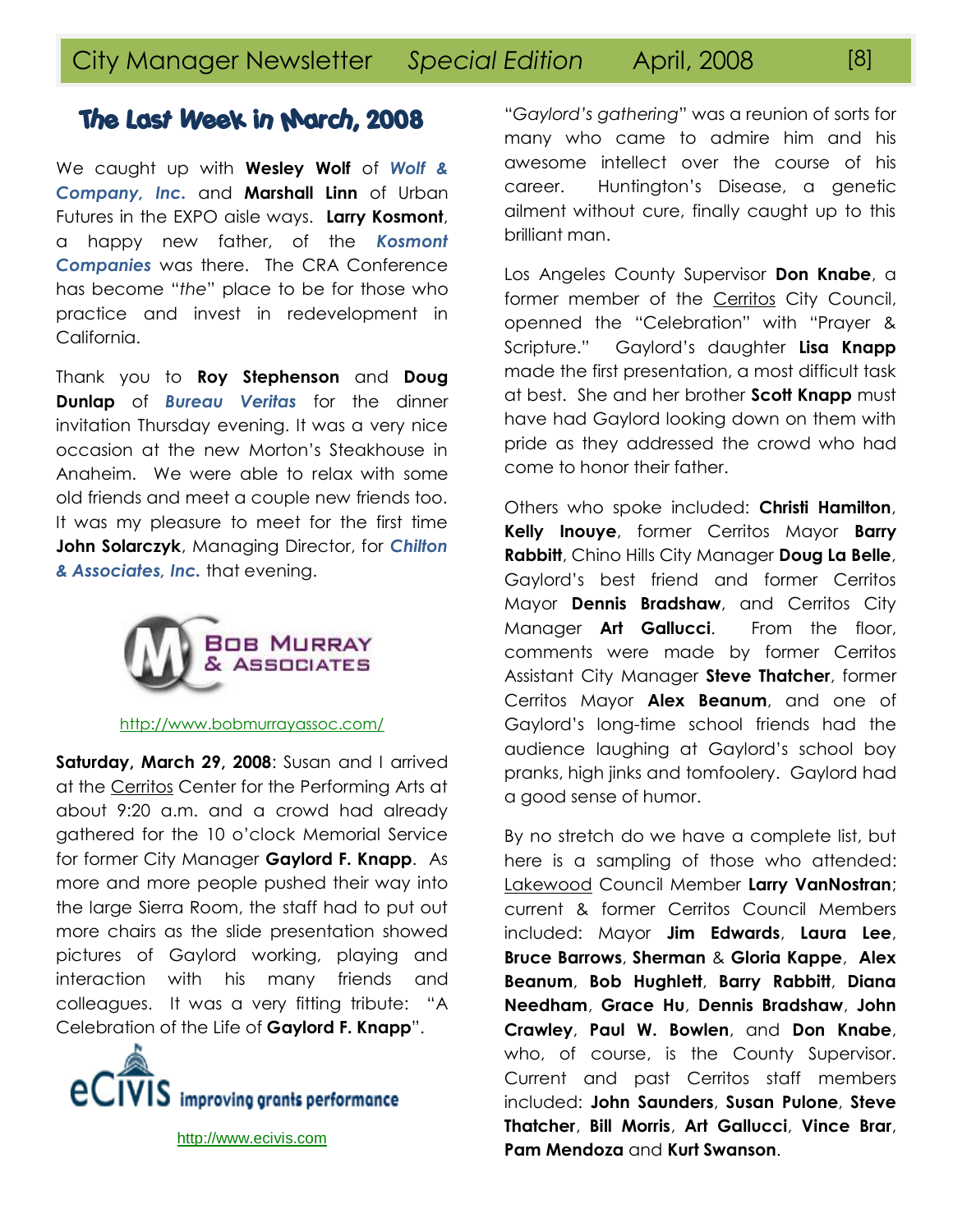# City Manager Newsletter *Special Edition* April, 2008 [9]



**Grandson Tyler Pouncéy hugs Granddaughter Brittney Sugar. Brittney will graduate from high school this year. She lives in the Sacramento area.**

# The Last Week in March, 2008

Current and former City Managers we noted in attendance at the "Celebration of the Life of Gaylord F. Knapp include: **Art Gallucci**; **Howard Chambers** of Lakewood; **Wesley Wolf**; **Dennis Courtemarche**; **Tom Mauk**, the current Orange County CAO; **Bruce Channing** of Laguna Hills; **Tim Casey** of Laguna Niguel; **Mark Pulone** of Aliso Viejo; **Lou Shepard**; **Ken Caresio**; **Don Pruyn**; and **Bob Dickey**, former City Manager in Walnut and currently the Public Works Director in South Gate.

Other notables noted include: **Julie Knabe**; **Jon Shull**, Executive Director of the California Joint Powers Insurance Authority; **Matt Knabe**; and **Joe Mendoza**, a former Cerritos staff member, who is currently with the County of Los Angeles. Since we do not know everyone and we do not still have our former "young" recall abilities any longer, we are most certain that we left someone out. It was a very large crowd providing an appropriate tribute to a man who served local government, the people in his communities and trained an encourage the members of his staffs. **Gaylord Knapp** was brilliant, and he was a practical joker and a really good guy to so many. He will be missed. God Bless you **Gaylord F. Knapp**!

**"The making of friends who are real friends, is the best token we have of a man's success in life."** **-Edward Everett Hale**



<http://caltrust.org/>

### **Congratulations to Mort August**

Mort August has worked as a Public Works Director in the Cities of Redding, Dana Point, Encinitas and Manahattan Beach. Mort has more than 30-years of experience and is an incredible selection for the Regional Manager of the Northern California Regional Office of Willdan.



[www.joneshall.com](http://www.joneshall.com/)

### **Gateway Cities: Southeast Los Angeles County City Managers' Group**

Bellflower City Manager **Mike Egan** hosted the Wednesday, March 19, 2008 meeting of the Gateway Cities City Managers and Administrators, and made an excellent presentation on the many projects and recent Bellflower community improvements. **Desi Alvarez** of Downey and **Jim Glancy** of Lakewood presented varying views of the issues regarding Ground Water Storage in the Central Basin.



**Potter and Photographer Sandy Groves [www.sandygroves.com](http://www.sandygroves.com/)**